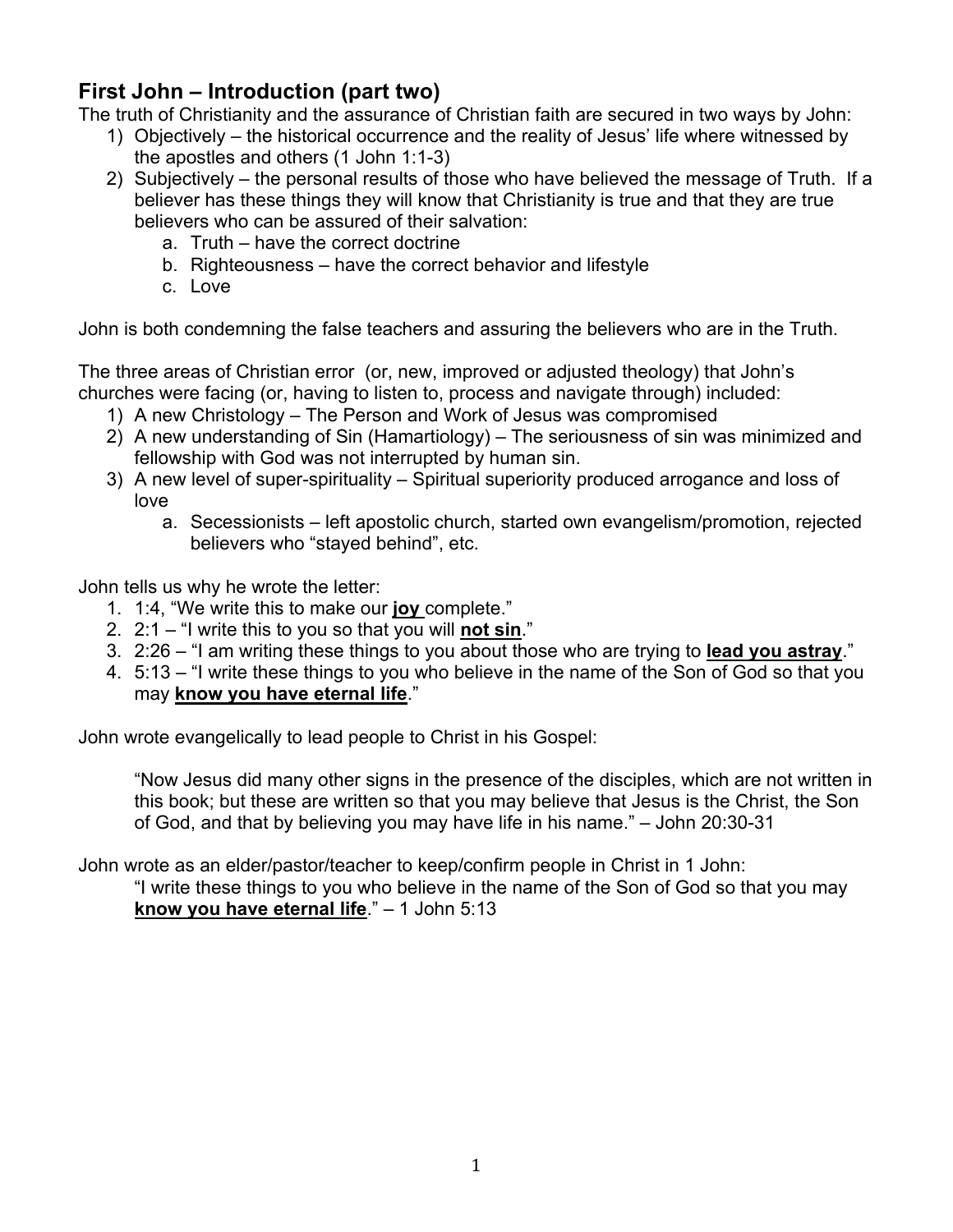John addresses these areas of theology that have been distorted by the false teaches and those who followed them out of the church, and must be reaffirmed for the True believers that remained behind:

- 1. **Theology**  Doctrine of God
	- a. God is Light (1:5) To walk in the light (Truth) is to walk in the life of God
	- b. God is Love (4:8) To live in love is to manifest the nature of God
	- c. John contrasts God's light and love with Satan's:
		- i. Lies
		- ii. Hatred
		- iii. Evil
	- d. God the Father is revealed in Jesus so that to love Jesus (the Son) is to love the Father:
		- i. 1:2-3 -
		- ii. 2:22-24 -
		- iii. 4:14 -
		- iv. 5:1 -
		- v.  $2$  John  $9 -$
- 2. **Hamartiology**  Doctrine of Sin
	- a. 3:8 The devil is the source of sin
	- b. 3:8 The devil has been sinning since the beginning (Genesis 3, beginning of creation)
	- c. John 8:44 –
	- d. 1 John 3:12 –
	- e. 5:19 Because of Satan the whole world (every person) sins
	- f. 2:2 Christ was a propitiation for the sins of the whole world
	- g. 1:5-7 sin is darkness
	- h. 3:4 sin is lawlessness, rebellion
	- i. 5:17 sin is unrighteousness
	- j. 1:8, 10 Sin is universal. Every person is a sinner. Every person sins.
- 3. **Christology** Doctrine of Christ
	- a. The historical man Jesus is:
		- i. The Word of Life (1:1)
		- ii. The Christ (4:2)
		- iii. The Son of God (5:5)
	- b. Jesus is called the Son 21 times in 1 John; 2x in 2 John
	- c. The Son:
		- i. was with the Father (1:1-2)
		- ii. is the life of God (1:1-2)
		- iii. is the true God (5:20)
		- iv. is eternal life (5:20)
		- v. is sinless (3:5)
		- vi. made atonement for sins of the whole world (2:2; 4:10)
		- vii. destroyed the devil's work (3:8)
	- d. The Son made atonement and destroyed the devil's work with his death on the cross
	- e. The Son bled blood doing the Father's work of salvation because he was real flesh.